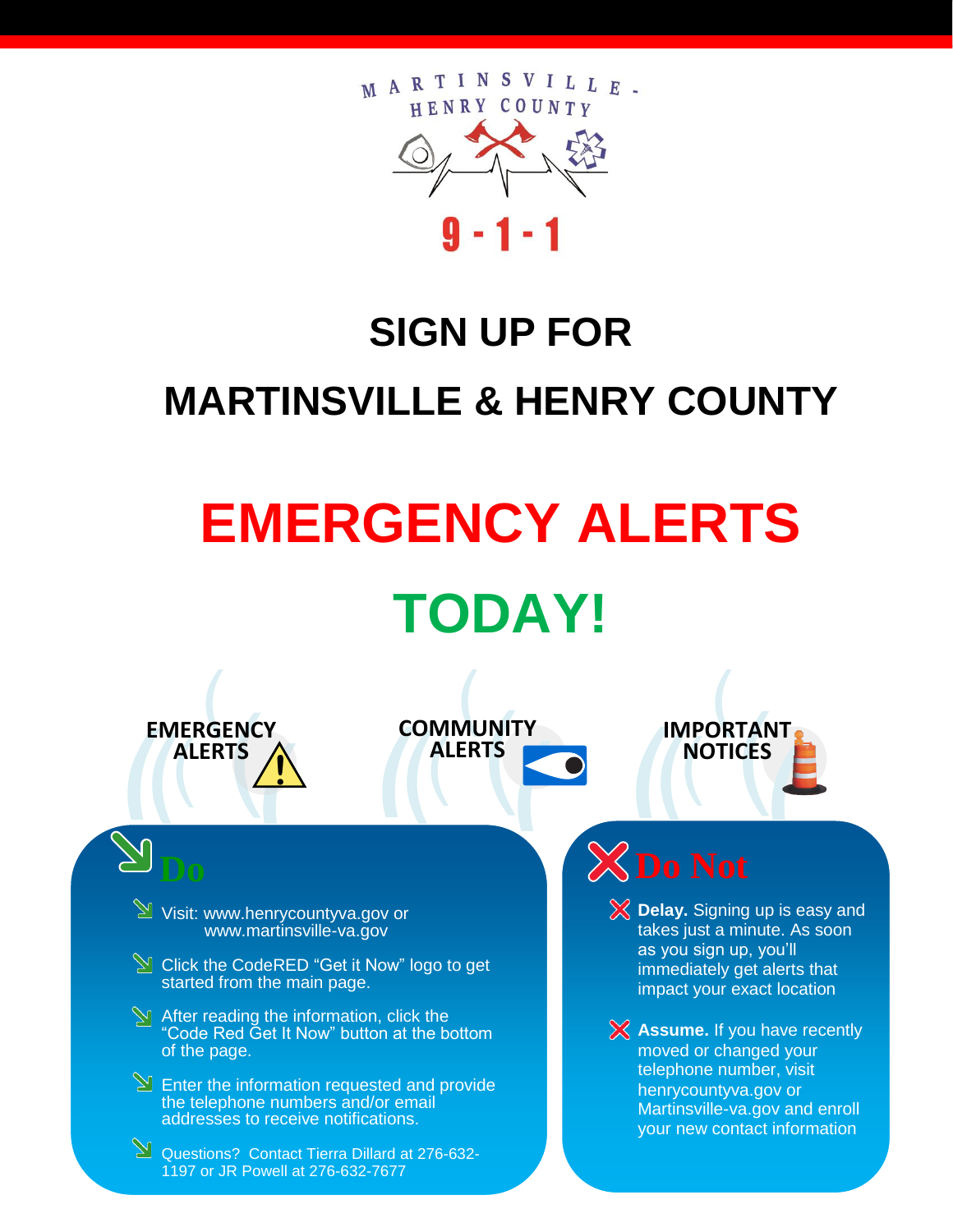**What is CodeRED and why is it important to me?** CodeRED is an emergency notification service that allows emergency officials to notify residents and businesses by telephone, cell phone, text message, email and social media regarding time-sensitive general and emergency notifications. Only authorized officials have access to the CodeRED system.

**When will CodeRED be used?** Any message regarding the safety, property or welfare of the community will be disseminated using the CodeRED system. These may include AMBER alerts, notifications of hazardous traffic or road conditions, boil water advisories or evacuation notices.

**Does the CodeRED system replace other systems that have been used to provide timesensitive information to residents?** This system is an enhancement to existing means of communication and is meant to supplement current or past systems used for mass notification.

**Does the CodeRED system already have my telephone number, or do I need to sign up to receive CodeRED notifications?** The CodeRED database contains information received from public databases, including regional phonebooks. However, no resident should assume that their information is in the system. The home page of the Martinsville-Henry County 911 Center website, henrycountyva.gov or Martinsville-va.gov, has a link to the CodeRED Community Notification Enrollment page where you can register online. If you can not register online, you can call 276-632-1197 and speak with one of our 911 communications specialists to complete your registration over the telephone.

**I have a business located in the Martinsville-Henry County area. Can I arrange to have CodeRED contact my business?** Yes. Fill out the CodeRED registration form but be sure to select the "This address is a business" option. Please note that emergency calls can only be delivered to a direct dial number. Automated attendants will disrupt the process and the calls will not be delivered. Businesses should register their main number and establish a procedure for distributing the CodeRED message to their workforce.

**What if I want to register additional numbers for my address?** After you submit the initial registration form, you may start the registration process again and submit more numbers for the same address.

**Is my personal information protected?** CodeRED is a service of Emergency Communications Network which takes security and privacy concerns very seriously. They will not sell, trade, lease or loan any data citizen supplied data to third parties.

**How will I recognize a CodeRED message?** A CodeRED Emergency message will have a caller ID of 866-419-5000. A CodeRED General message will have a caller ID 855-969-4636. We suggest you program both numbers in your cell phone as a "new contact" and use "CodeRED Emergency" and "CodeRED General" as the contact name. If you need to replay the emergency notification message again, simply dial the number and you will be able to hear the message again.